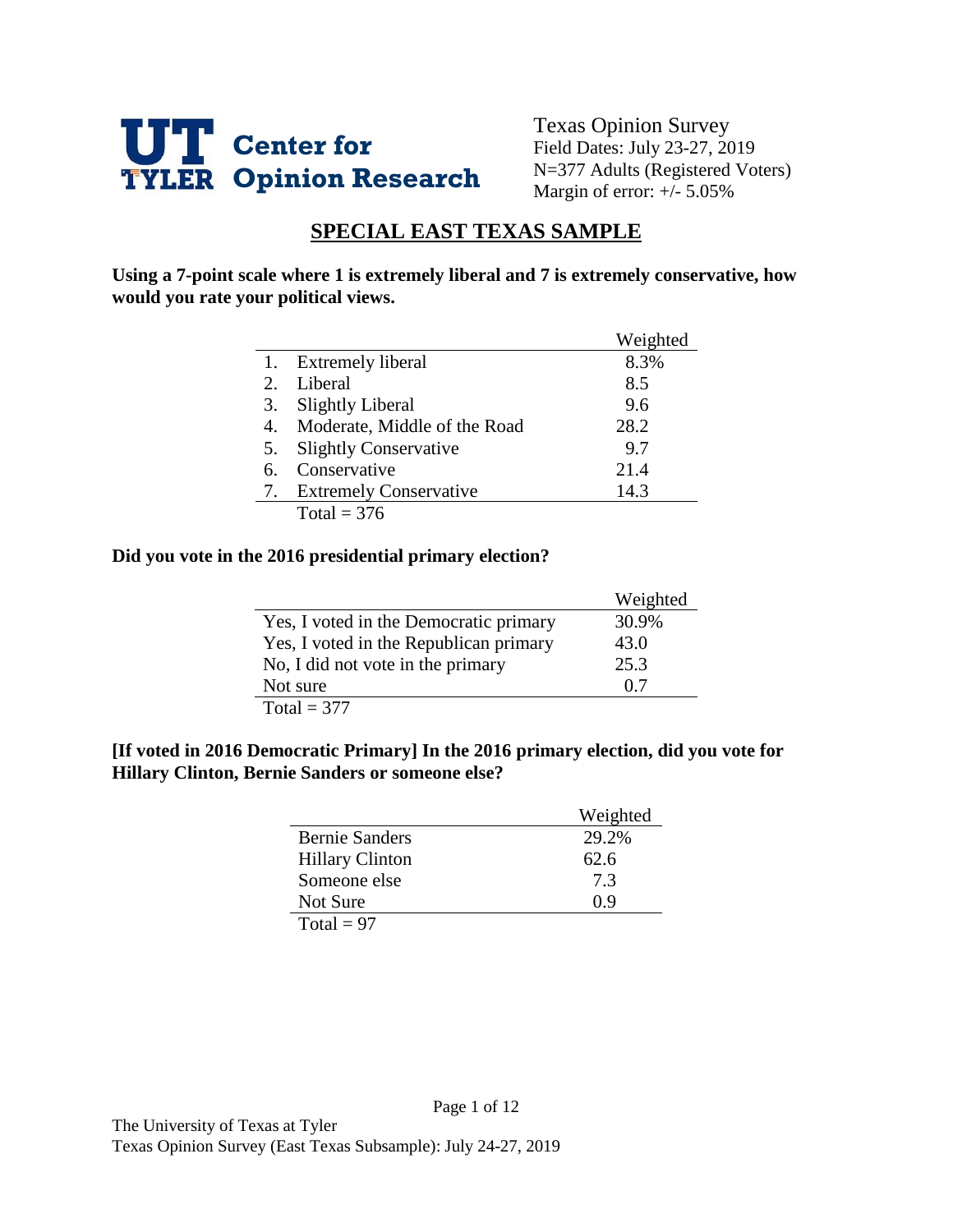**[If voted in 2016 Republican Primary] In the 2016 primary election, did you vote for Ted Cruz, Donald Trump, Marco Rubio, John Kasich, or someone else?**

|               | Weighted |
|---------------|----------|
| Ted Cruz      | 23.7%    |
| Donald Trump  | 67.5     |
| Marco Rubio   | 2.1      |
| John Kasich   | 1.1      |
| Someone else  | 4.1      |
| Not Sure      | 1.5      |
| $Total = 212$ |          |

#### **Did you vote in the 2018 midterm election?**

|               | Weighted |
|---------------|----------|
| Yes           | 77.9%    |
| Nο            | 22.1     |
| Total = $363$ |          |

**Are you very enthusiastic, somewhat enthusiastic, somewhat unenthusiastic, or very unenthusiastic about voting in the March primary?**

|                         | Weighted | Dem.  | Ind. Dem | Ind. Rep. | Rep.  |
|-------------------------|----------|-------|----------|-----------|-------|
| Very Enthusiastic       | 39.1%    | 52.5% | 9.3%     | 41.0%     | 42.8% |
| Somewhat Enthusiastic   | 27.7     | 29.3  | 15.3     | 22.6      | 34.6  |
| No opinion              | 19.6     | 15.7  | 8.7      | 25.9      | 15.8  |
| Somewhat Unenthusiastic | 10.2     | 1.8   | 65.5     | 10.5      | 5.9   |
| Very Unenthusiastic     | 3.4      | 0.7   | 2.3      | 0.0       | 2.0   |
| Total = $376$           |          | 91    | フフ       | 29        | 207   |

#### **Do you consider yourself to be a Republican, Democrat, or neither?**

|       |               | Weighted |
|-------|---------------|----------|
| 1.    | Republican    | 45.7%    |
| $2 -$ | Democrat      | 30.2     |
| 3.    | Neither       | 24.1     |
|       | Total = $377$ |          |

# **[If independent, no preference, or other party] Do you think of yourself as closer to the Republican Party or to the Democratic Party?**

|              |              | Weighted |
|--------------|--------------|----------|
| $\mathbf{L}$ | Democrat     | 57.3%    |
| 2.           | Republican   | 42.7     |
| 3            | Neither      | 0.0      |
|              | $Total = 51$ |          |

Page 2 of 12

The University of Texas at Tyler

Texas Opinion Survey (East Texas Subsample): July 24-27, 2019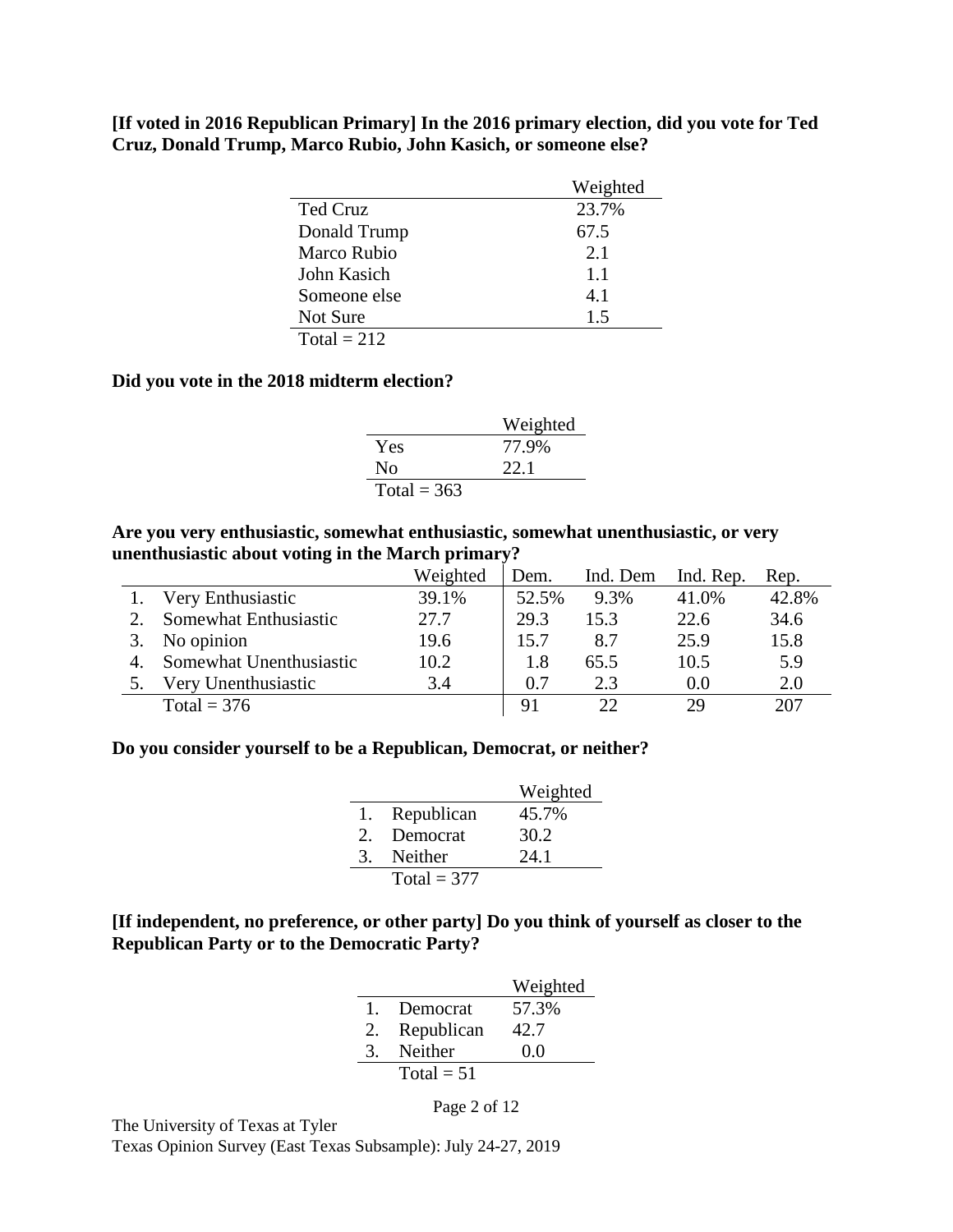**[If Republican] In the Texas Republican primary next year, do you support Donald Trump or prefer a different candidate?**

|                                               | Weighted | Rep.  | Ind.  |
|-----------------------------------------------|----------|-------|-------|
| <b>Strongly Support</b>                       | 64.3%    | 67.2% | 48.1% |
| <b>Somewhat Support</b>                       | 20.1     | 18.6  | 30.8  |
| Not Sure                                      | 4.2      | 3.8   | 7.5   |
| Somewhat Support a Different Candidate        | 8.0      | 7.4   | 11.7  |
| <b>Strongly Support a Different Candidate</b> | 2.9      | 3.0   | 1.9   |
| Total = $235$                                 |          | 206   | 29    |

**[If Republican & Selected a Different Candidate] In the general election, if Donald Trump is the Republican nominee, would you be willing to vote for the Democratic nominee?**

|               |             | Weighted |
|---------------|-------------|----------|
|               | 1. Yes      | 54.0%    |
| $\mathcal{D}$ | - No        | 46.0     |
| .5            | Not Sure    | 0.0      |
|               | Total = $9$ |          |

**[If Democrat or Independent closer to Democratic Party] Who is your FIRST choice candidate in the Democratic primary?**

|     |                       | Weighted |
|-----|-----------------------|----------|
|     |                       | (All)    |
| 1.  | Elizabeth Warren      | 18.0%    |
| 2.  | Cory Booker           | 3.0      |
| 4.  | Kirsten Gillibrand    | 2.0      |
| 5.  | Kamala Harris         | 5.9      |
| 7.  | Beto O'Rourke         | 26.0     |
| 8.  | <b>Steve Bullock</b>  | 1.8      |
| 10. | Joe Biden             | 21.4     |
| 11. | Pete Buttigieg        | 1.8      |
| 17. | <b>Wayne Messam</b>   | 0.2      |
| 20. | <b>Bernie Sanders</b> | 15.4     |
| 23. | Marianne Williamson   | 2.5      |
|     | $Total =$             | 113      |

*\*Candidates: Julian Castro, Amy Klobuchar, Michael Bennet, Bill de Blasio, John Delaney, Tulsi Gabbard, John Hickenlooper, Jay Inslee, Seth Moulton, Tim Ryan, Joe Sestak, Tom Steyer, and Andrew Yang were options but were not selected.*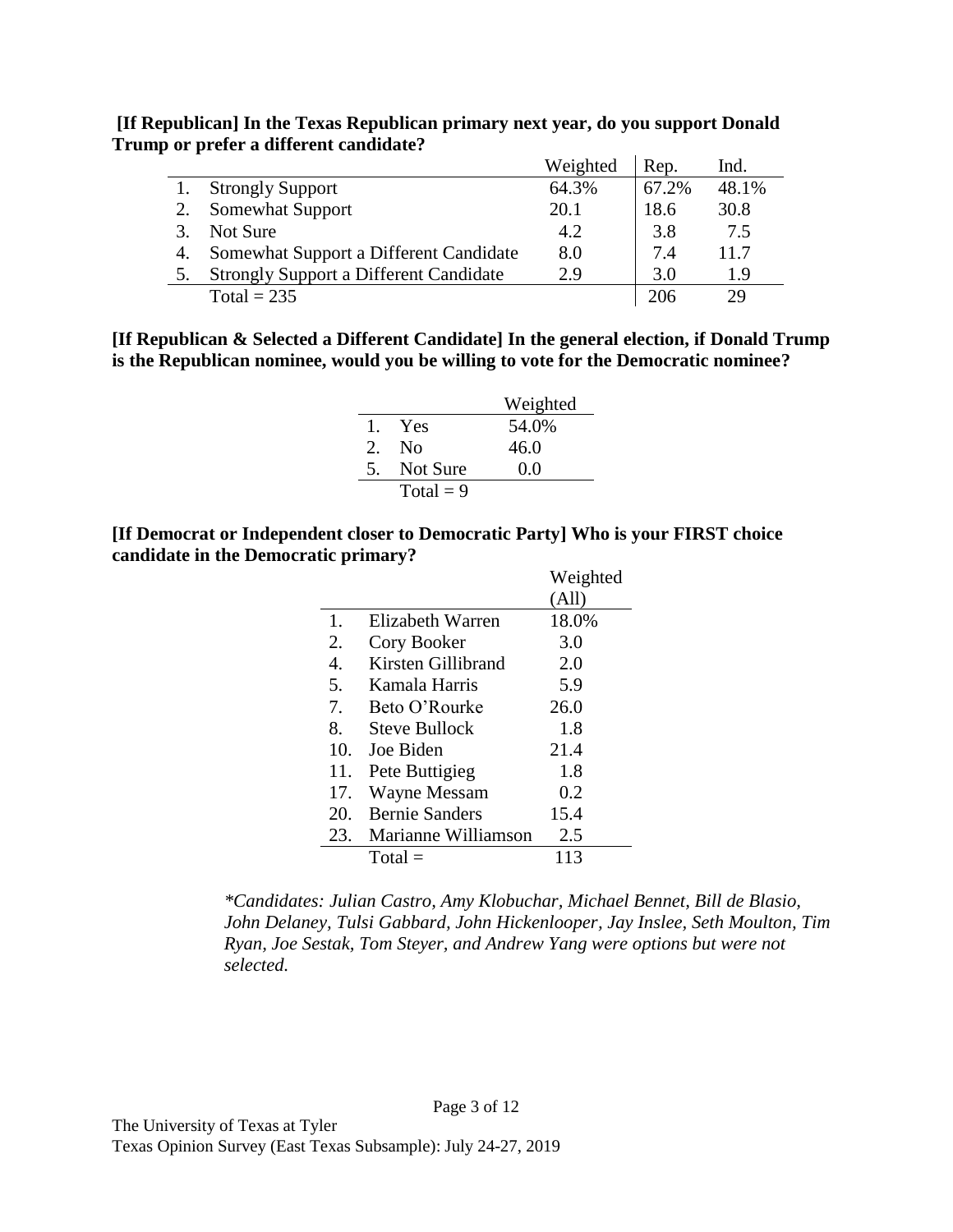|                               | Rank 1 | Rank 2 | Rank 3 | Rank 4 | Rank 5 |
|-------------------------------|--------|--------|--------|--------|--------|
| Electability                  | 37.1%  | 32.7%  | 10.6%  | 7.4%   | 13.0%  |
| Closest to [my] issues        | 11.1   | 33.8   | 12.5   | 21.9   | 21.1   |
| Will appeal to independents   | 20.1   | 15.6   | 29.3   | 23.3   | 12.0   |
| Will energize the base        | 20.1   | 11.7   | 24.6   | 22.3   | 21.8   |
| Aligns with President Obama's | 11.6   | 6.2    | 23.6   | 25.1   | 32.2   |
| policy agenda                 |        |        |        |        |        |
| $Total = 112$                 |        |        |        |        |        |

**Please list in order of importance the following characteristics you prefer in a Democratic nominee for president.**

#### **Did you watch all, some, or none of the first Democratic Debate on June 25 and June 26?**

|                                   | Weighted |
|-----------------------------------|----------|
| 1. I watched all of both debates  | 11.8%    |
| 2. I watched some of both debates | 45.5     |
| 3. I watched none of both debates | 54.5     |
| Total = $207$                     |          |

#### **Do you plan to watch all, some, or none of the second Democratic Debate on July 30 and July 31?**

|                                         | Weighted |
|-----------------------------------------|----------|
| 1. I plan to watch all of both debates  | 23.0%    |
| 2. I plan to watch some of both debates | 42.8     |
| 3. I plan to watch none of both debates | 34.2     |
| Total = $375$                           |          |

## **[If Democrat] Do you believe Julian Castro should or should not drop out of the presidential race?**

|    |                     | Weighted |
|----|---------------------|----------|
|    | 1. Should drop out  | 28.8%    |
| 2. | Should not drop out | 59.2     |
|    | 3. Not sure         | 40.8     |
|    | Total = $92$        |          |

## **[If Democrat & Should Drop Out Do you believe Julian Castro should run against John Cornyn for Senate?**

|    |                                      | Weighted |
|----|--------------------------------------|----------|
|    | 1. Yes, he should run against Cornyn | 67.4%    |
|    | 2. No, he should not run             | 28.1     |
| 3. | Not sure                             | 4.6      |
|    | Total $= 27$                         |          |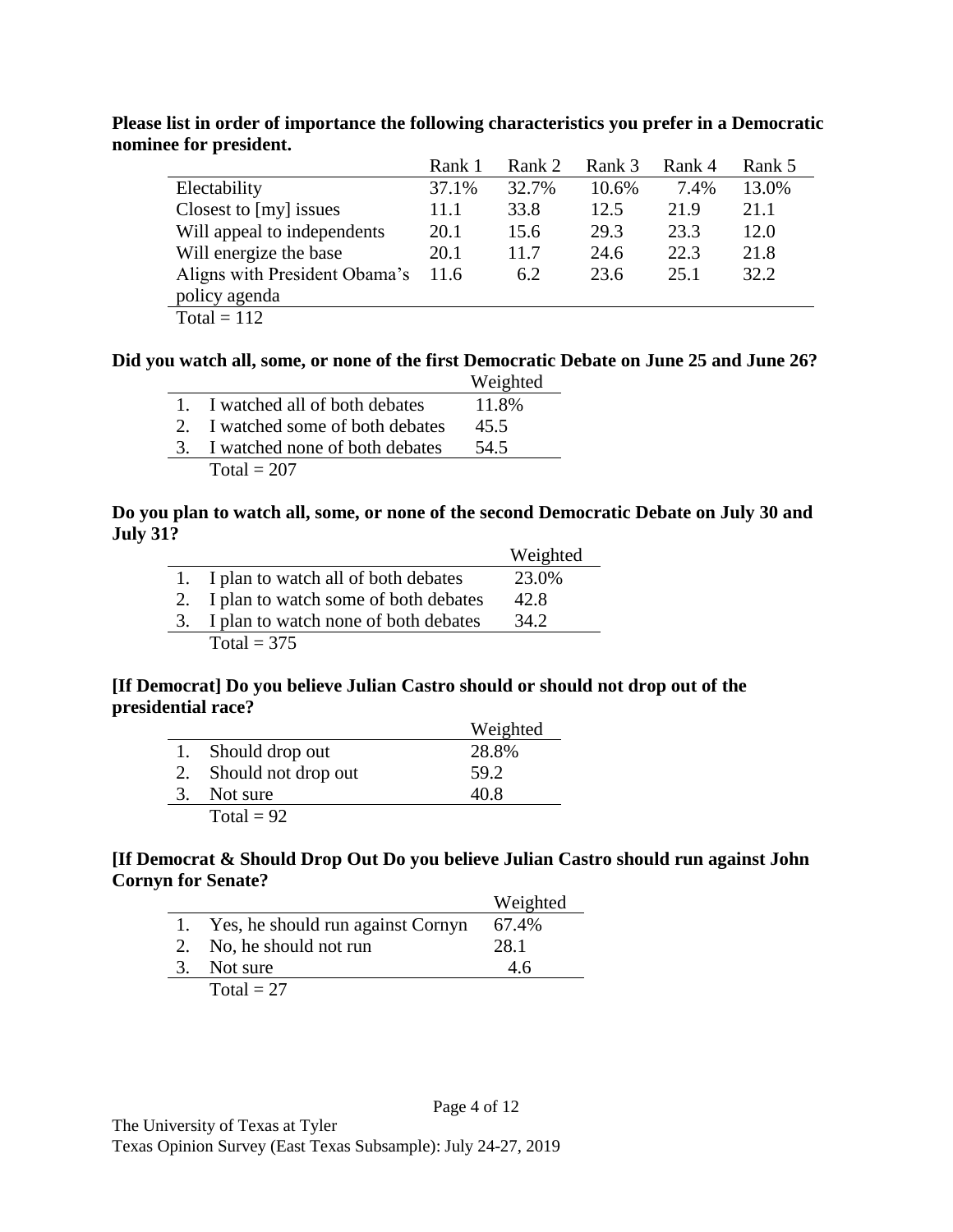### **[If Democrat] Do you believe Beto O'Rourke should or should not drop out of the presidential race?**

|                        | Weighted |
|------------------------|----------|
| 1. Should drop out     | 15.0%    |
| 2. Should not drop out | 67.9     |
| 3. Not sure            | 17.1     |
| Total = $92$           |          |

## **[If Democrat & Should Drop Out Do you believe Beto O'Rourke should run against John Cornyn for Senate?**

|    |                                      | Weighted |
|----|--------------------------------------|----------|
|    | 1. Yes, he should run against Cornyn | 84.8%    |
|    | 2. No, he should not run             | 2.9      |
| 3. | Not sure                             | 12.3     |
|    | Total $= 21$                         |          |

## **If the general election for president were held today, for whom would you vote?**

|    |                   | Weighted | Dem.  | Ind.  | Rep. |
|----|-------------------|----------|-------|-------|------|
|    | Joe Biden         | 28.9%    | 72.9% | 21.5% | 3.7% |
|    | 2. Donald Trump   | 45.1     | 1.0   | 24.4  | 85.2 |
| 3. | Neither $-$ Other | 20.6     | 26.1  | 49.0  | 1.9  |
|    | Not sure          | 5.4      | 0.0   | 51    | 90   |
|    | Total = $377$     |          |       |       |      |

## **If the general election for president were held today, for whom would you vote?**

|         |                   | Weighted | Dem.  | Ind.  | Rep. |
|---------|-------------------|----------|-------|-------|------|
|         | Elizabeth Warren  | 32.8%    | 65.9% | 46.3% | 3.8% |
|         | Donald Trump      | 45.5     | 2.5   | 25.5  | 84.6 |
| $3_{-}$ | Neither $-$ Other | 15.0     | 25.9  | 23.9  | 3.1  |
|         | Not sure          | 67       | 5.7   | 44    | 8.5  |
|         | Total = $375$     |          |       |       | 206  |

#### **If the general election for president were held today, for whom would you vote?**

|               |                   | Weighted | Dem.  | Ind.  | Rep. |
|---------------|-------------------|----------|-------|-------|------|
|               | Kamala Harris     | 28.9%    | 71.7% | 23.8% | 3.2% |
|               | 2. Donald Trump   | 45.4     | 1.0   | 23.7  | 86.3 |
| $\mathcal{R}$ | $Neither - Other$ | 18.7     | 20.5  | 46.2  | 2.9  |
|               | Not sure          | 71       | 6.9   | 6.4   | 7.6  |
|               | Total = $377$     |          |       |       |      |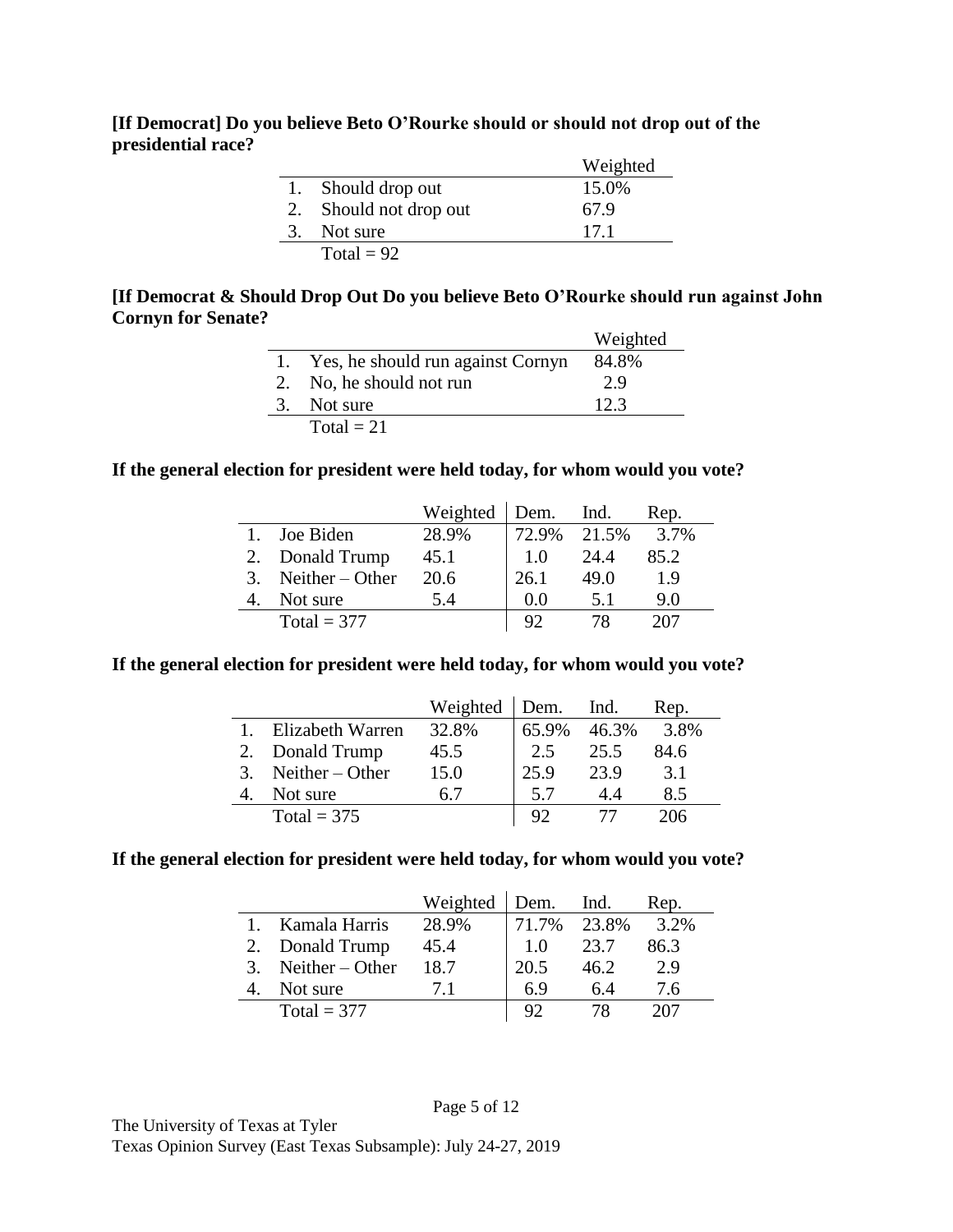|   |                       | Weighted | Dem. Ind. |       | Rep. |
|---|-----------------------|----------|-----------|-------|------|
|   | <b>Bernie Sanders</b> | 33.5%    | 84.8%     | 21.5% | 5.6% |
|   | Donald Trump          | 44.7     | 1.0       | 26.1  | 83.9 |
| 3 | Neither $-$ Other     | 17.5     | 12.7      | 50.4  | 3.1  |
|   | Not sure              | 44       | 1.5       | 20    | 7.4  |
|   | Total = $375$         |          |           |       | 205  |

**If the general election for president were held today, for whom would you vote?**

### **If the general election for president were held today, for whom would you vote?**

|    |                   | Weighted | Dem.  | Ind. | Rep. |
|----|-------------------|----------|-------|------|------|
|    | 1. Pete Buttigieg | 21.1%    | 57.7% | 8.5% | 3.4% |
|    | Donald Trump      | 46.8     | 3.1   | 26.7 | 86.2 |
| 3. | Neither $-$ Other | 21.5     | 30.0  | 47.9 | 2.0  |
|    | Not sure          | 10.6     | 9.1   | 16.9 | 8.3  |
|    | Total = $374$     |          |       |      | 206  |

## **If the general election for president were held today, for whom would you vote?**

|                      | Weighted | Dem.           | Ind.  | Rep. |
|----------------------|----------|----------------|-------|------|
| Beto O'Rourke        | 30.0%    | 82.5%          | 14.5% | 3.4% |
| 2. Donald Trump      | 46.4     | 1.0            | 28.3  | 86.0 |
| 3. Neither $-$ Other | 13.9     | 9.9            | 41.9  | 1.7  |
| Not sure             | 9.8      | 6.6            | 15.4  | 9.0  |
| Total = $377$        |          | Q <sub>2</sub> | 78    |      |

## **In general, do you approve or disapprove of the way President Donald Trump is handling his job as President?**

|               | Weighted | Dem.           | Ind.  | Rep.  |
|---------------|----------|----------------|-------|-------|
| Approve       | 46.0%    | $6.2\%$        | 25.3% | 83.3% |
| Disapprove    | 49.9     | 89.2           | 67.5  | 14.5  |
| Don't Know    |          | 4.6            |       |       |
| Total = $377$ |          | Q <sub>2</sub> |       | 207   |

### **In general, do you approve or disapprove of the way Senator John Cornyn is handling his job as Senator?**

|               | Weighted | Dem.           | Ind.  | Rep.  |
|---------------|----------|----------------|-------|-------|
| Approve       | 38.2%    | 16.5%          | 22.4% | 60.9% |
| Disapprove    | 30.0     | 54.5           | 28.3  | 14.8  |
| Don't Know    | 31.8     | 29.0           | 49.3  | 24.3  |
| Total = $377$ |          | Q <sub>2</sub> | 78    | 207   |

The University of Texas at Tyler Texas Opinion Survey (East Texas Subsample): July 24-27, 2019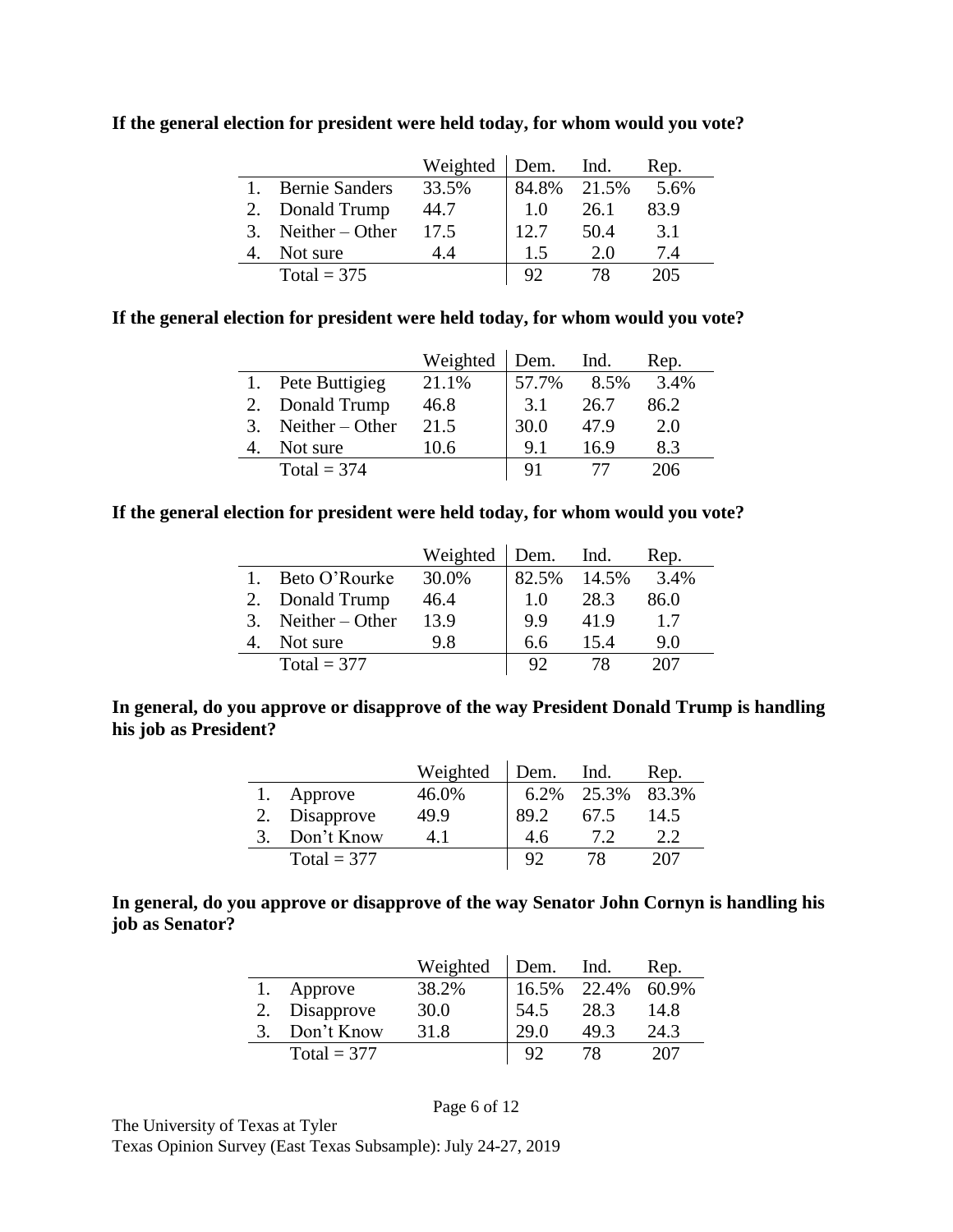**In general, do you approve or disapprove of the way Senator Ted Cruz is handling his job as Senator?**

|               | Weighted | Dem.  | Ind.  | Rep.  |
|---------------|----------|-------|-------|-------|
| Approve       | 54.5%    | 26.8% | 30.6% | 85.4% |
| Disapprove    | 29.1     | 60.4  | 29.3  | 8.2   |
| Don't Know    | 16.5     | 12.8  | 40.1  | 6.4   |
| Total = $376$ |          | 92    | 78    | 206   |

# **In general, do you approve or disapprove of the way Governor Greg Abbott is handling his job as Governor?**

|               | Weighted | Dem.  | Ind.  | Rep.  |
|---------------|----------|-------|-------|-------|
| Approve       | 56.8%    | 35.9% | 35.5% | 81.8% |
| Disapprove    | 19.1     | 39.0  | 20.6  | 5.1   |
| Don't Know    | 24.2     | 25.2  | 43.9  | 13.1  |
| Total = $377$ |          |       |       | 207   |

#### **Based on what you have read or heard, do you believe that the House of Representatives should or should not begin impeachment proceedings of President Trump?**

|                                             | Weighted   Dem. |       | Ind.  | Rep. |
|---------------------------------------------|-----------------|-------|-------|------|
| Should begin impeachment proceedings        | 30.2%           | 71.9% | 22.8% | 6.6% |
| 2. Should not begin impeachment proceedings | 52.1            | 14.5  | 37.6  | 84.6 |
| Neutral                                     | 177             | 13.6  | 39.6  | 8.9  |
| Total = $377$                               |                 | 92    |       | 207  |

#### **[If Should Begin was selected] Based on what know today, do you believe that President Trump should be impeached?**

|                         | Weighted |
|-------------------------|----------|
| Should be impeached     | 93.2%    |
| Should not be impeached | 6.3      |
| Neutral                 | (14      |
| $Total = 98$            |          |

## **On a scale of 1 to 5 where 1 means Strongly Support and 5 means Strongly oppose, do you support or oppose expanding Medicare for all Americans?**

|                         | Weighted |
|-------------------------|----------|
| Strongly support        | 23.9%    |
| Support                 | 28.0     |
| Have a neutral position | 18.8     |
| Oppose                  | 99       |
| Strongly oppose         | 19.4     |
| Total = $371$           |          |

The University of Texas at Tyler Texas Opinion Survey (East Texas Subsample): July 24-27, 2019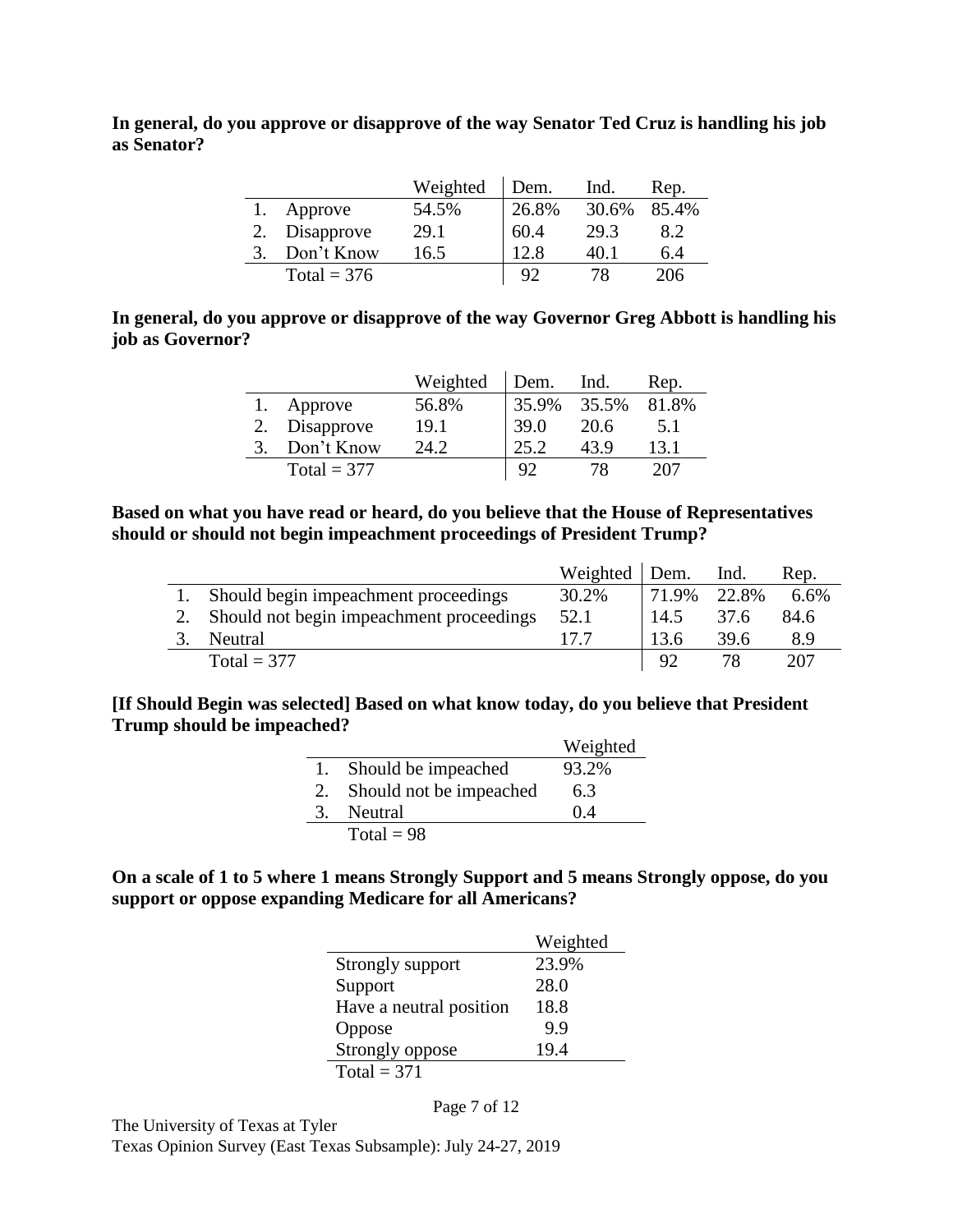**On a scale of 1 to 5 where 1 means Strongly Support and 5 means Strongly oppose, do you support or oppose expanding Medicare and eliminating private insurance plans?**

|                         | Weighted |
|-------------------------|----------|
| Strongly support        | 14.9%    |
| Support                 | 14.4     |
| Have a neutral position | 22.2     |
| Oppose                  | 19.8     |
| Strongly oppose         | 28.7     |
| Total = $364$           |          |

**On a scale of 1 to 5 where 1 means Strongly Support and 5 means Strongly oppose, do you support or oppose expanding Medicare and allowing private insurance plans?**

|                         | Weighted |
|-------------------------|----------|
| Strongly support        | 17.0%    |
| Support                 | 26.5     |
| Have a neutral position | 30.3     |
| Oppose                  | 11.6     |
| Strongly oppose         | 14.5     |
| Total = $362$           |          |

**On a scale of 1 to 5 where 1 means Strongly Support and 5 means Strongly oppose, do you support or oppose repealing the federal law that makes unauthorized border crossings a misdemeanor crime?**

|                         | Weighted |
|-------------------------|----------|
| Strongly support        | 13.5%    |
| Support                 | 9.5      |
| Have a neutral position | 29.0     |
| Oppose                  | 12.2     |
| Strongly oppose         | 35.9     |
| Total = $361$           |          |

**Overall, do you approve or disapprove of the way migrants attempting to cross the U.S. border are being treated by the U.S. government?**

|                     | Weighted |
|---------------------|----------|
| Strongly approve    | 29.3%    |
| Somewhat approve    | 21.2     |
| Neutral             | 21.5     |
| Somewhat disapprove | 8.5      |
| Strongly disapprove | 19.5     |
| Total = $367$       |          |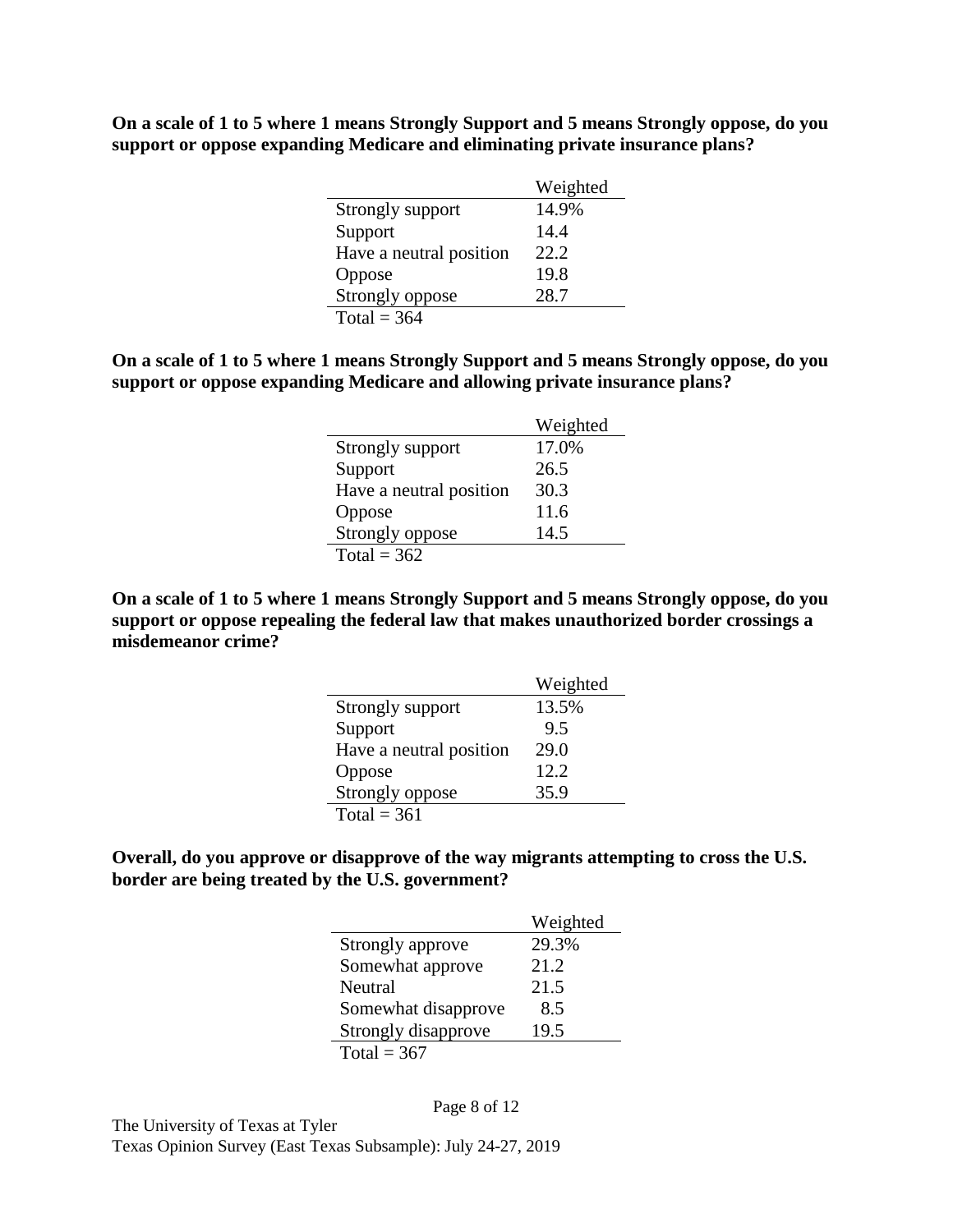| Topic                              | Dem.  | Rep. |
|------------------------------------|-------|------|
| <b>Taxes</b>                       | 41.3  | 58.7 |
| <b>Gun Policy</b>                  | 41.9  | 58.1 |
| <b>Economy</b>                     | 39.9  | 60.2 |
| <b>Education</b>                   | 48.0  | 52.0 |
| <b>Healthcare</b>                  | 51.5  | 48.5 |
| <b>Trade</b>                       | 37.1  | 62.9 |
| <b>Foreign Policy</b>              | 39.2  | 60.8 |
| <b>Environment</b>                 | 37.2  | 62.8 |
| <b>Workplace Sexual Harassment</b> | 54.3  | 45.7 |
| <b>Abortion</b>                    | 51.0  | 49.0 |
| <b>Crime</b>                       | 45.9  | 54.0 |
| <b>Government Spending</b>         | 30.8% | 69.2 |
| <b>Racial Discrimination</b>       | 34.5% | 65.5 |
| Total = $366$                      |       |      |
|                                    |       |      |

**What political party could do a better job dealing with:**

# **Would you say that economic conditions are better or worse today than 5 years ago?**

|    |                                      | Weighted |
|----|--------------------------------------|----------|
|    | The economy is much worse today      | 16.0%    |
| 2. | The economy is slightly worse today  | 11.7     |
| 3. | The economy is about the same        | 20.3     |
| 4. | The economy is slightly better today | 16.2     |
| 5. | The economy is much better today     | 35.9     |
|    | Total = $365$                        |          |

# **Demographic Questions**

# **What do you identify as your racial or ethnic background?**

|                                   | Weighted |
|-----------------------------------|----------|
| White                             | 58.6%    |
| Hispanic or Latino                | 23.3     |
| <b>Black or African American</b>  | 14.1     |
| Asian                             | 1.0      |
| American Indian and Alaska Native | 0.0      |
| Two or more races                 | 1.0      |
| Not provided                      | 2.0      |
| Total = $377$                     |          |

Page 9 of 12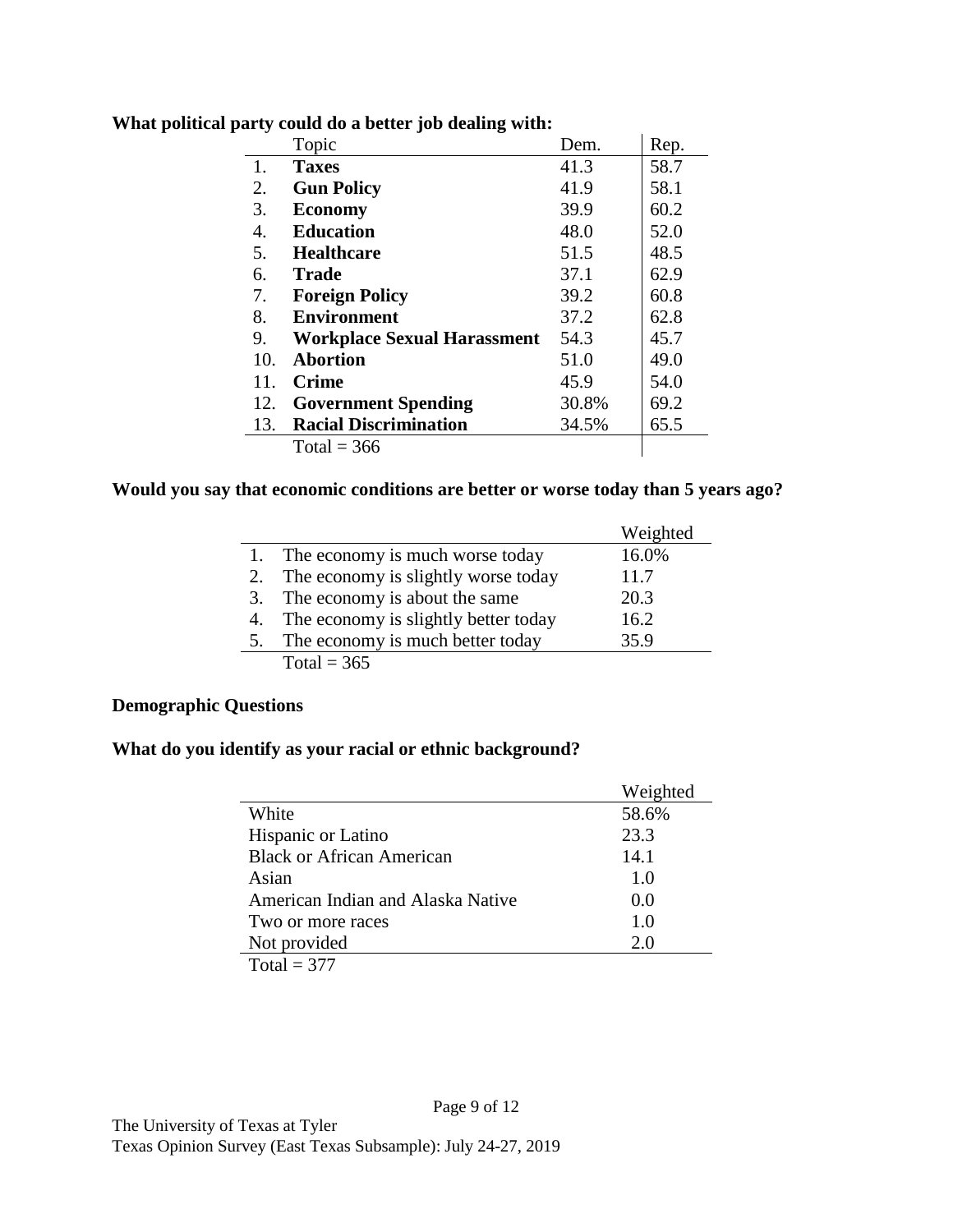# **What is the highest level of education you have attained?**

|                                                  | Weighted |
|--------------------------------------------------|----------|
| Did not finish high school                       | 2.9%     |
| High school graduation, no college               | 15.9     |
| High school graduation, some college             | 27.7     |
| Completed Associate's Degree                     | 14.1     |
| Completed Bachelor's Degree                      | 30.2     |
| Completed Bachelor's Degree and some             | 6.5      |
| Graduate or Professional coursework              |          |
| <b>Completed Graduate or Professional Degree</b> | 2.7      |
| Total = $377$                                    |          |

## **What is your age?**

|           | Weighted |
|-----------|----------|
| 18-29     | 24.9%    |
| 30-44     | 28.3     |
| 45-59     | 24.6     |
| 60-64     | 6.9      |
| $65+$     | 15.4     |
| $Total =$ | 394      |

# **What is your marital status?**

|                    | Weighted |
|--------------------|----------|
| Married            | 47.9%    |
| Divorced/Separated | 13.5     |
| Single             | 38.6     |
| Total = $376$      |          |

# **How would you best describe your religious affiliation?**

|                                    | Weighted |
|------------------------------------|----------|
| Roman Catholic                     | 19.2%    |
| <b>Evangelical Protestant</b>      | 27.1     |
| Mainline Protestant                | 14.8     |
| African-American Protestant        | 5.4      |
| <b>Church of Latter Day Saints</b> | 0.9      |
| Jewish                             | 0.1      |
| Other                              | 4.5      |
| Secular/No Religious Affiliation   | 20.6     |
| Muslim                             | 0.1      |
| Christian – unaffiliated           | 7.4      |
| Total = $377$                      |          |

Page 10 of 12

The University of Texas at Tyler Texas Opinion Survey (East Texas Subsample): July 24-27, 2019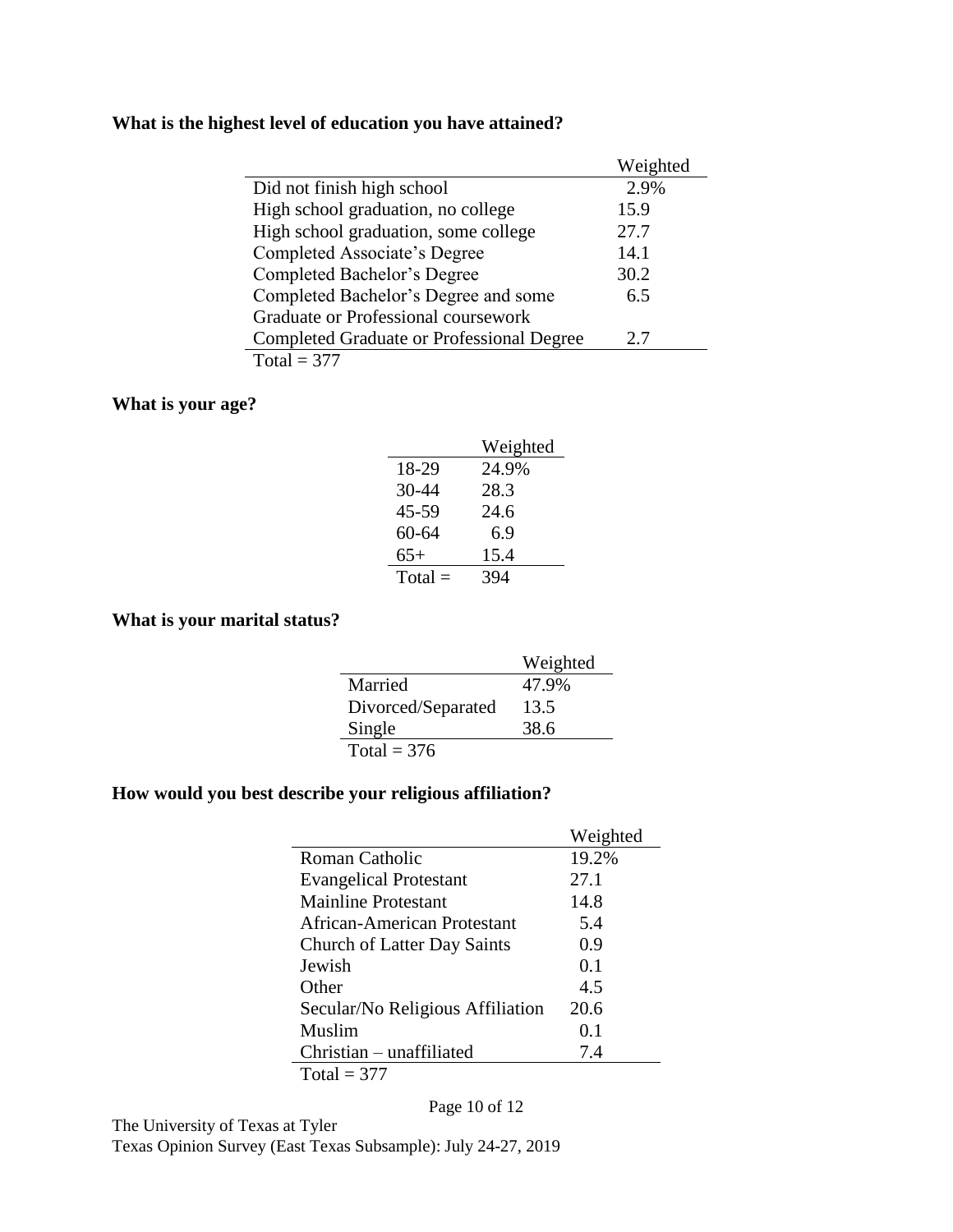# **How frequently do you attend worship services?**

|                       | Weighted |
|-----------------------|----------|
| Never/hardly ever     | 36.0%    |
| A few times a year    | 18.6     |
| Once or twice a month | 13.1     |
| Almost every week     | 14.0     |
| Once a week or more   | 18.4     |
| Total = $377$         |          |

# **What is your gender?**

|                 | Weighted |
|-----------------|----------|
| Male            | 51.5%    |
| Female          | 48.1     |
| Other           | 0.5      |
| Total = $1,445$ |          |

# **What is your approximate level of household income?**

|                     | Weighted |
|---------------------|----------|
| Less than \$30,000  | 31.6%    |
| \$30,000-\$49,999   | 17.6     |
| \$50,000-\$74,999   | 17.8     |
| \$75,000-\$99.999   | 17.1     |
| \$100,000-\$149,999 | 10.4     |
| \$150,000-\$199,999 | 4.1      |
| \$200,000-\$299,999 | 0.7      |
| \$300,000 or more   | 0.7      |
| Total = $348$       |          |